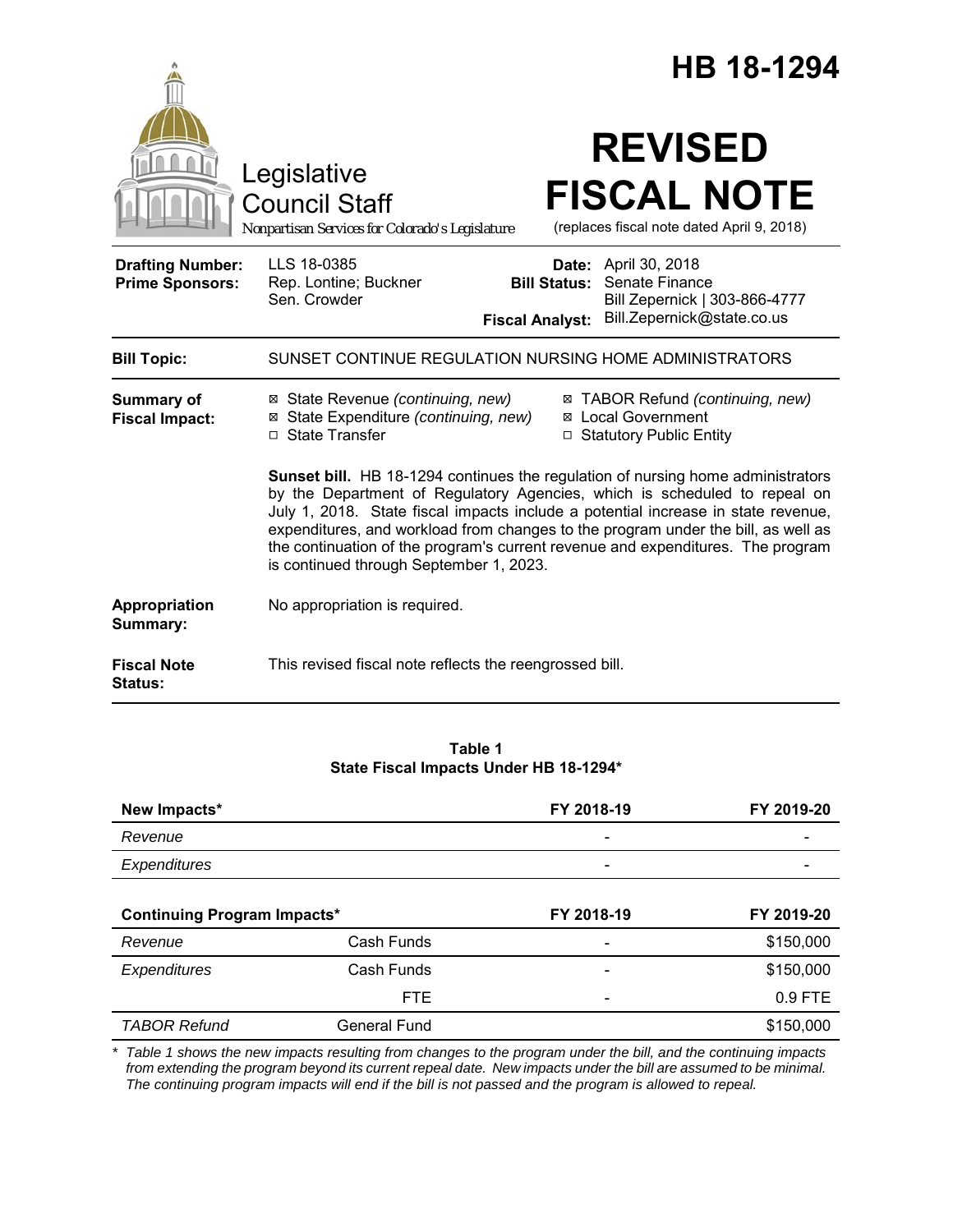April 30, 2018

### **Summary of Legislation**

This bill continues the regulation of nursing home administrators by the Department of Regulatory Agencies (DORA) through September 1, 2023. The program is currently scheduled to repeal on July 1, 2018. In addition, the bill requires nursing home administrators to report conduct by employees that constitutes a felony to law enforcement and any relevant occupational board that regulates that employee's profession. Failure to report such criminal conduct constitutes grounds for disciplinary action.It also requires that votes on disciplinary matters by the Board of Examiners of Nursing Home Administrators be recorded in the publicly available minutes and indicate how each board member voted.

## **Continuing Program Impacts**

Based on the department's FY 2018-19 budget request, the Department of Regulatory Agencies is expected to have revenue and expenditures of \$150,000 to administer the regulation of nursing home administrators. If this bill is enacted, current revenue and expenditures will continue for the program starting in FY 2019-20. If this bill is not enacted, the program will end on July 1, 2019, following a wind-down period, and state revenue and expenditures will decrease starting in FY 2019-20 by the amounts shown in Table 1. New impacts under the bill are discussed in subsequent sections of the fiscal note.

### **State Revenue**

By requiring nursing home administrators to report criminal activity by employees, the bill may increase state revenue from criminal fines and court fees to the extent that these cases would not have been reported otherwise and additional convictions occur. These revenue impacts are assumed to be minimal.

### **TABOR Refund**

This bill continues state revenue from fees on nursing home administrators and potentially increases criminal fine and court fee revenue, which will increase the amount of money required to be refunded under TABOR by at least \$150,000 in FY 2019-20. Since the bill increases the TABOR refund obligation without a corresponding change in General Fund revenue, the amount of money available in the General Fund for the budget will decreased by an identical amount.

### **State Expenditures**

To the extent the bill results in additional criminal activity being prosecuted, workload and costs for the trial courts, agencies providing representation to indigent defendants, and the Department of Corrections may increase. DORA may also have increased workload to investigate and take disciplinary action concerning the failure of nursing home administrators to report criminal activity. Other professional boards may receive additional complaints regarding regulated professionals from the new reporting requirement. Overall, these workload impacts are assumed to be minimal and no change to appropriations to any state agency is required.